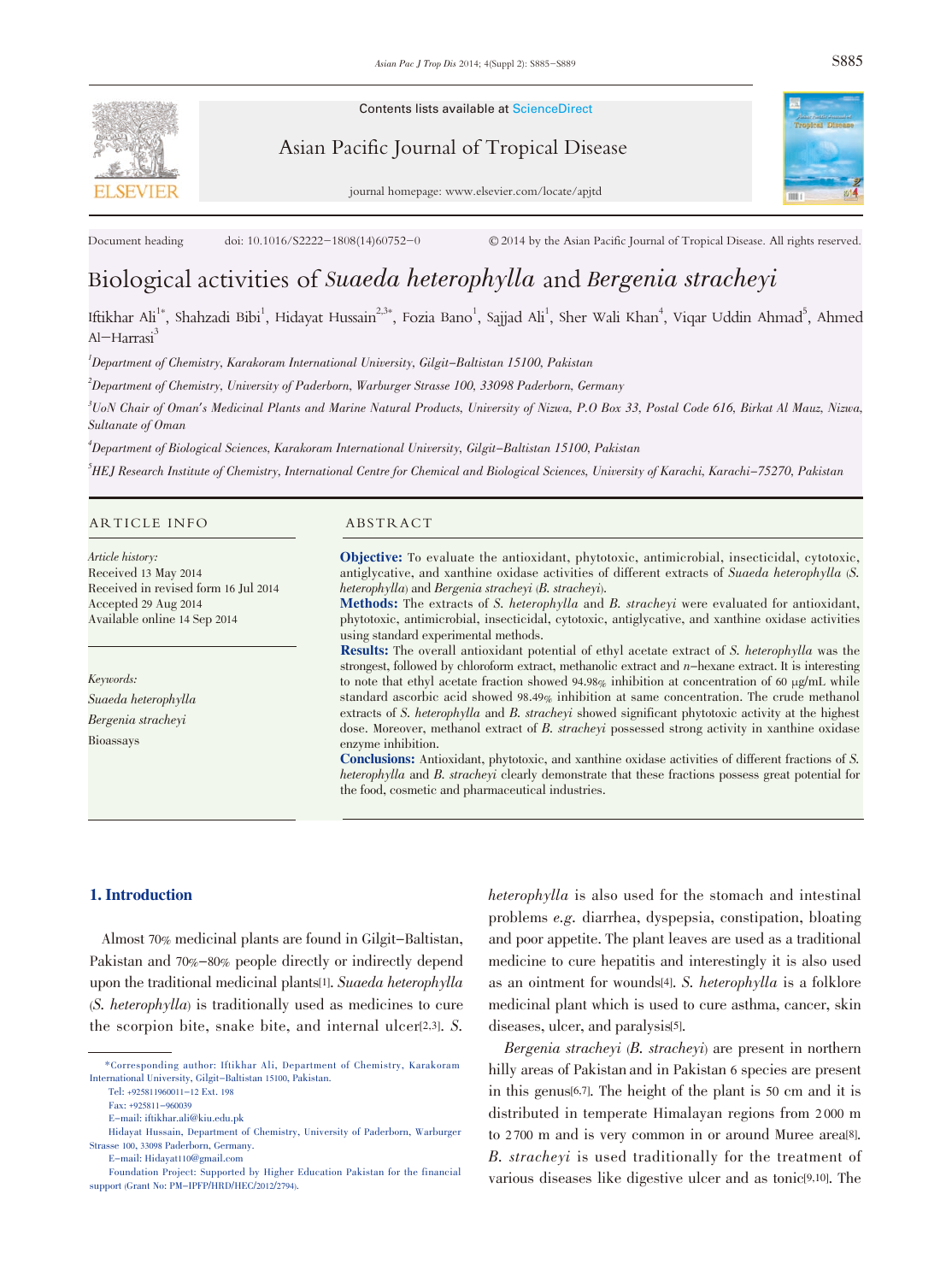diverse medicinal uses attributed to S. heterophylla and B. stracheyi prompt us to carry out biological activities on these plants, and this study, we evaluated the antioxidant, phytotoxic, antimicrobial, insecticidal, cytotoxic, antiglycative, and xanthine oxidase activities of different extracts of these two plants.

# 2. Material and methods

# 2.1. Plant material, extraction, and fractionation

The medicinal plant S. heterophylla was collected from Naltar and the plant B. stracheyi was collected from Nager-Hunza Valley of Gilgit-Baltistan during July-August 2012. The plant species were identified by the plant taxonomist Dr. Sher Wali Khan, Department of Biological Sciences, Karakoram International University, Gilgit-Baltistan. The specimens were deposited in the Herbarium of Department of Biological Sciences, Karakoram International University, Gilgit-Baltistan.

The plants material (S. heterophylla and B. stracheyi) were dried and made powder and weighed (S. heterophylla 803.30 g; B. stracheyi 390.54 g). The weighed plant material was soaked in separate flasks with methanol (100%) for 48 h. Then it was filtered and each plant extract was dried by removing the solvent under reduced pressure through rotary evaporator (S. heterophylla methanol extract 114.08 g; B. stracheyi methanol extract 22.92 g). Each methanol plant extract was dissolved in water and fractionated using n-hexane, chloroform and ethyl acetate.

Each dried sample was dissolved in methanol to give concentration of 1 mg/mL and it was further diluted to make the concentrations of 10, 20, 30, 40, 50 and 60  $\mu$ g/mL. Ascorbic acid was used as standard.

# 2.2. Protocol for estimation of DPPH free radicalscavenging capacity

The free radical-scavenging activity of the extracts was evaluated by 1,1,-diphenyl-2-picryl-hydrazil (DPPH) using the reported method[11-14]. In brief, DPPH solution (1.3 mg/mL) was prepared in methanol and plant sample stock and ascorbic acid solution were prepared with the concentration of 1 mg/mL. About 150 µL of DPPH solution was taken in the cell (cuvette) and it was made 5 mL by adding methanol and absorbance was noted immediately at 517 nm for control. A total of 150 µL of various concentrations of standard ascorbic acid and plant samples were taken in separate test tubes and equal volume of DPPH was added to each test tube. Then each solution was made 5 mL by adding methanol.

After incubation in a dark place for 30 min at room temperature, the absorbance of the mixture was measured at 517 nm against methanol as blank using U2020 IRMECO UV-vis spectrophotometer. (L)-ascorbic acid (1 mg/mL) was used as positive control. The activities of the samples were evaluated by comparison with the control. Each sample was measured in triplicate and averaged. The activity was calculated according to the following formula:

% Scavenging= $\frac{\text{Absorbane of Control} - \text{Absorbance of Test Sample}}{\text{Absorbance of Control}} \times 100$ 

#### 2.3. Phytotoxicity bioassay

This phytotoxicity bioassay was performed according to the modified protocol of McLaughlin[15]. The test fractions were incorporated with sterilized E-medium at different concentrations *i.e.* 10, 100, 1000  $\mu$ g/mL in methanol. Sterilized conical flasks were inoculated with fractions of desired concentrations prepared from the stock solution and allowed to evaporate overnight. Each flask was inoculated with 20 mL of sterilized E-medium and then <sup>10</sup> Lemna minor (L. minor) each containing a rosette of three fronds were placed on media. Other flasks were supplemented with methanol serving as negative control and reference inhibitor *i.e.* parquet  $(0.015 \text{ µg/mL})$  served as positive control. Treatment was replicated three times and the flasks incubated at 30 °C in Fisons Fi-Totron 600 H growth cabinet for 7 d [9000 lux intensity,  $(56\pm10)\%$ relative humidity and <sup>12</sup> h day length]. Growth of L. minor in flasks containing fractions was determined by counting the number of fronds per dose and growth inhibition was calculated with reference to negative control[15].

#### 2.4. Antibacterial activity

The antibacterial activity was checked by the agar-well diffusion method[16,17]. Six bacteria viz., Escherichia coli, Bacillus subtilis, Shigella flexenari, Staphylococcus aureus, Pseudomonas aeruginosa, and Salmonella typhi were used in this assay. In this method one loop full of 24 h old culture containing approximately  $10^4 - 10^6$  CFU was spread on the surface of Mueller-Hinton agar plates. Wells were dug in the medium with the help of sterile metallic cork borer. Stock solutions of the test samples at the concentration of 3 mg/mL were prepared in dimethyle sulfoxide (DMSO) and 100 µL dilutions were added in their respective wells. The antibacterial activity of extracts was compared with standard drug imipenem; the standard drug imipenem and DMSO were used as positive and negative control. Zone of inhibition (in mm) was recorded visually. The amount of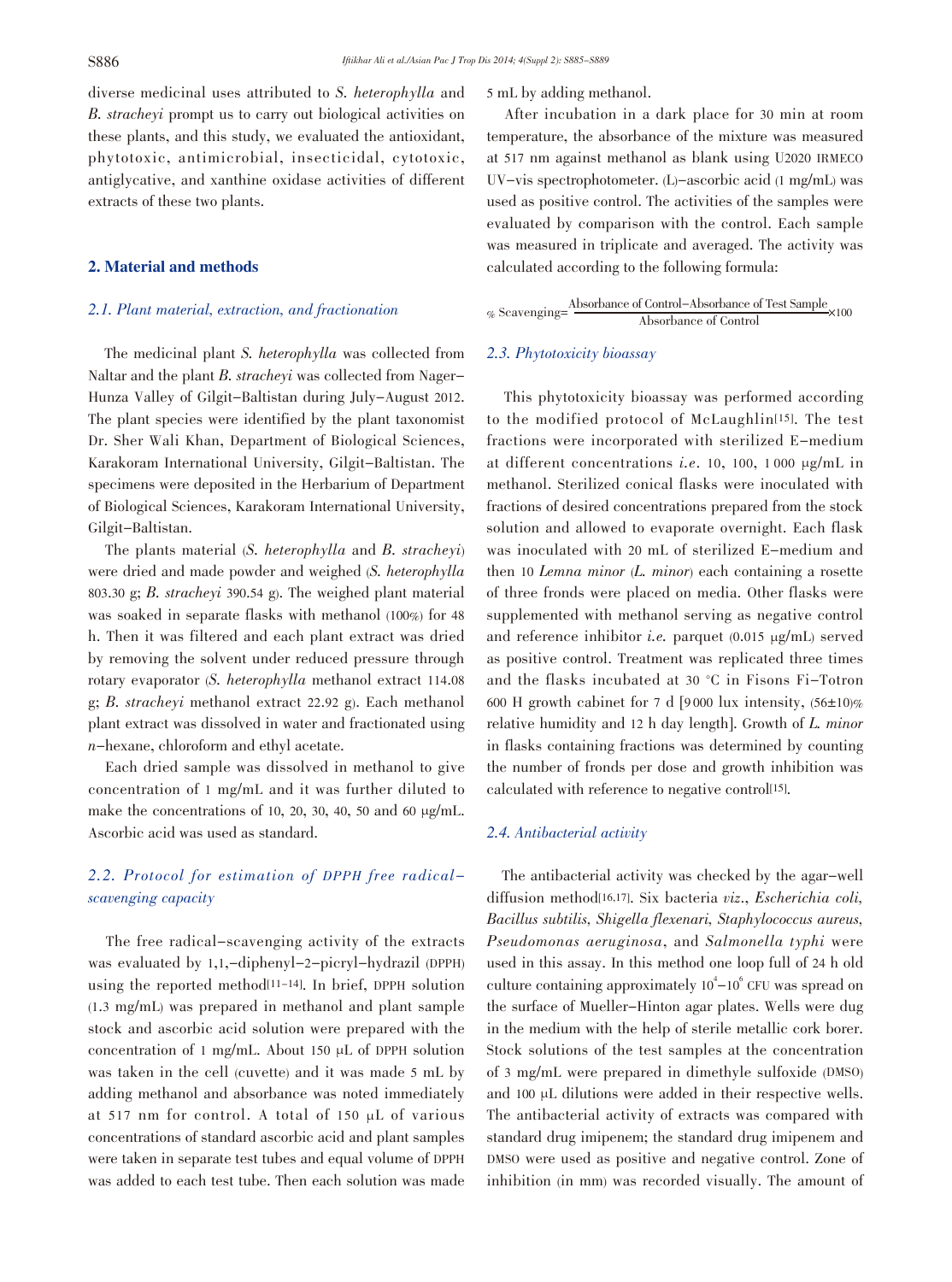growth in each well was determined visually by comparing with the growth in the control wells.

# 2.5. Antifungal activity

The antifungal activity was determined by agar tube dilution method<sup>[18]</sup>. Six fungi viz., Trichphyton longifusus, Candida albicans, Aspergillus flavus, Microsporum canis, Fusarium solani, and Canadida glabrata were used. The crude extract was dissolved in DMSO (24 mg/mL). Sterile Sabouraud's dextrose agar medium (5 mL) was placed in a test tube and inoculated with the sample solution (400 µg/mL) kept in slanting position at room temperature overnight. The fungal culture was then inoculated on the slant. The samples were incubated for 7 d at 29 °C and growth inhibition was observed and percentage growth inhibition was calculated with reference to the negative control by applying the formula:

$$
\% Inhibition = 100-\frac{Linear growth and test (mm)}{Linear growth and control (mm)} \times 100
$$

### 2.6. Insecticidal activity

The insecticidal activity was performed according to reported procedure[19,20].

### 2.7. Brine shrimp lethality bioassay

Brine shrimp lethality bioassay was performed according to reported procedure[21,22]. Brine shrimp (Artemia salina larvae) eggs were hatched in a shallow rectangular plastic dish, filled with artificial seawater, which was prepared by mixing a commercial salt mixture (Instant Ocean, Aquarium System, Inc., Mentor, OH, USA) with double distilled water[21]. An unequal partition was made in the plastic dish with the help of a perforated device. A total of 50 mg of eggs were sprinkled into larger compartment, which was placed under the dark condition while the smaller compartment was opened to ordinary light. After 2 d, naupils were collected. A sample of the test fraction was prepared by dissolving 20 mg of each fraction in 2 mL of methanol. From this stock solution, 1 000, 100 and 10 µg/ mL was transferred to 12 vials; three for each dilution, and three vials were kept as control having 2 mL of methanol only. The solvent was allowed to evaporate overnight. When shrimp larvae were ready, 1 mL of sea water was added to each vial along with 10 shrimps and the volume was adjusted with sea water to 5 mL per vial. After 24 h, the number of surviving shrimps was counted. Data were analyzed by a Finney computer program to determine the  $LD_{50}$ [22]. Each experiment was replicated thrice.

#### 2.8. Antiglycation activity

The antiglycation activity was performed according to reported procedure[23]. Bovine serum albumin was used (10 mg/mL), dissolved in 67 mmol/L phosphate buffer (pH 7.4). Glucose (50 mg/mL) was dissolved in 67 mmol/L phosphate buffer (pH 7.4). Sodium azide at 3 mmol/L was added in required quantity of phosphate buffer to inhibit bacterial growth. About 1 mg/1000  $\mu$ L concentration of each fraction was used to calculate antiglycation activity along with standard inhibitor. The dissolved sample (60 µL in each well of 96-well plate) was incubated for a week at 37 °C. After a week, the samples were taken out and cooled at room temperature. Then 6 µL of 100% trichloroacetic acid was added to each of the well, supernatants containing unbounded glucose; inhibitor and interfering substances were removed after centrifugation at 14 000 r/min for 4 min. Pellets were obtained at the bottom of the wells, supernatant were removed from each well and 60 µL of phosphate buffer saline (pH 10) was added to dissolve the pellets. The comparison of fluorescence intensity at 370 nm excitations and emission at 440 nm was obtained by using spectrofluorimeter[23]. Rutin was used as the standard inhibitor. Percentage inhibition was calculated by the following equation. % inhibition=[100-OD (sample)/OD  $(blank)$  $\times$ 100.

#### 2.9. Xanthine oxidase activity

The xanthine oxidase inhibitory activity was measured as previously reported[24]. The substrate and the enzyme solutions were prepared immediately before use. The reaction mixture contained 80 mmol/L sodium pyrophosphate buffer (pH=8.5), 0.120 mmol/L xanthine, and 0.1 IU of xanthine oxidase. The absorption at 295 nm, indicating the formation of uric acid at 25 °C, was monitored and the initial rate was calculated. The methanolic dried extract, initially dissolved and diluted in the buffer, was incorporated in the enzyme assay to assess its inhibitory activity at a final concentration of 200 µg/mL. All assays were run in triplicate; thus, inhibition percentages are the mean of three observations. A negative control (blank; 0% xanthine oxidase inhibition activity) was prepared containing the assay mixture without the extract. Allopurinol was used as a positive control in the assay mixture. The xanthine oxidase inhibitory activity was expressed as the percentage inhibition of xanthine oxidase in the above-mentioned assay mixture system, calculated as follows:

% Inhibition =  $(1-\frac{\text{test inclination}}{\text{blank inclination}})\times 100$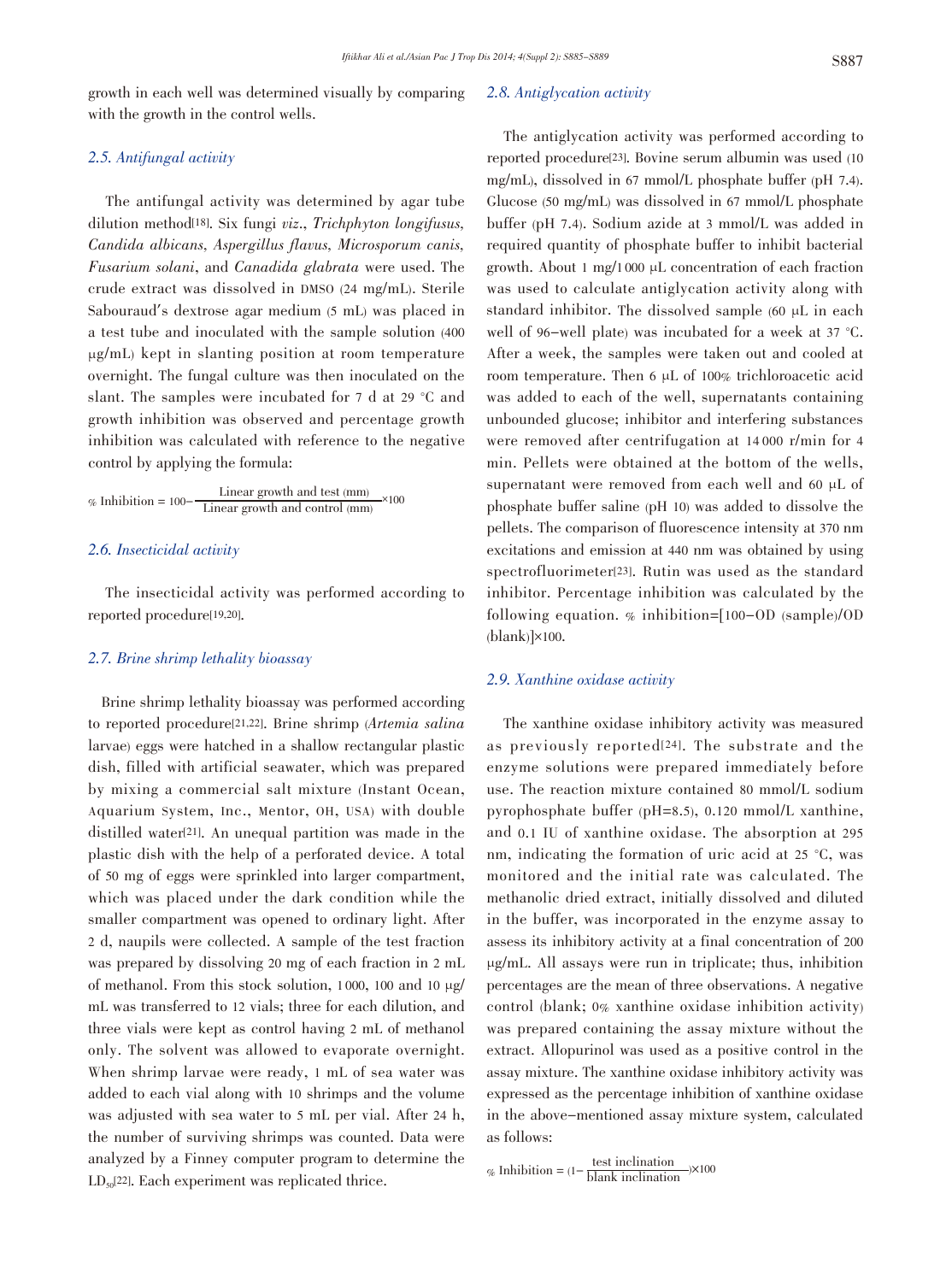# 3. Results

# 3.1. Antioxidant activity

The ethyl acetate fraction of S. heterophylla exhibited a comparable antioxidant potential with that of ascorbic acid (reference compound) at varying concentration tested (10, 20, 30, 40, 50, 60 µg/mL) (Table 1). The methanol extract, n-hexane fraction, chloroform fraction and ethyl acetate fraction at a concentration of 10 µg/mL showed a percentage inhibition of 14.93, 29.81, 41.40 and 43.38 respectively and for 60 µg/mL it was 64.00, 55.86, 88.77 and 94.98. It is interesting to note that ethyl acetate fraction showed 94.98 percentage inhibition at concentration of 60 µg/mL while standard ascorbic acid showed 98.49 percentage inhibition at same concentration (Table 1).

#### Table 1

Antioxidant activity of different extracts of S. heterophylla.

| Conc.        | $\%$ Inhibition |             |            |            |            |
|--------------|-----------------|-------------|------------|------------|------------|
| $(\mu g/mL)$ | $SAA^a$         | <b>SHME</b> | <b>SHH</b> | <b>SHC</b> | <b>SHE</b> |
| 10           | 46.30           | 14.93       | 29.81      | 41.40      | 43.38      |
| 20           | 96.97           | 17.63       | 31.65      | 59.68      | 78.42      |
| 30           | 97.94           | 35.00       | 37.56      | 66.50      | 92.80      |
| 40           | 97.98           | 37.00       | 39.00      | 67.15      | 94.00      |
| 50           | 98.48           | 43.00       | 46.75      | 78.32      | 94.81      |
| 60           | 98.49           | 64.00       | 55.86      | 88.77      | 94.98      |

a SAA: Standard ascorbic acid; SHME: S. heterophylla methanol extract; SHH: S. heterophylla n-hexane fraction; SHC: S. heterophylla chlroform fraction; SHE: S. heterophylla ethyl acetate fraction.

# 3.2. Phytotoxic activity

The phytotoxicity of all fractions of plants of S. heterophylla and B. stracheyi was performed towards L. minor (Table 2). This phytotoxic assay was performed at concentrations 1 000, 100 and 10 µg/mL. The crude methanol extracts of plants of S. heterophylla and B. stracheyi showed significant activity at the highest dose  $(1000 \mu g/mL)$ . However, the tested extracts and negative control did not show any activity at low concentration (10  $\mu$ g/mL and 100  $\mu$ g/mL).

#### Table 2

Results of in vitro phytotoxic bioassay of S. heterophylla and B. stracheyi methanol extracts.

| Cocentrion   | No. of fronds | $\%$ Growth  |               |
|--------------|---------------|--------------|---------------|
| $(\mu g/mL)$ | <b>SHExt</b>  | <b>BSExt</b> | regulation    |
| 1000         | 0             |              | 100           |
| 100          | 20            | 20           | $\theta$      |
| 10           | 20            | 20           | $\mathcal{O}$ |

SHExt: S. heterophylla methanol extract; BSExt: B. stracheyi methanol extract.

#### 3.3. Antimicrobial activity

The antibacterial potential of the methanol extracts of S. heterophylla and B. stracheyi was carried out. Unfortunately, the methanol fractions did not show any promising activity against tested bacteria. The antifungal activity of the crude methanol extracts of plants of S. heterophylla and B. stracheyi was carried out. Unfortunately, the methanol fractions did not show any promising activity against tested fungi, however, B. stracheyi methanol extract showed week activity (10%) against fungus Fusarium solani.

#### 3.4. Miscellaneous activities

The insecticidal potential of the crude methanol extracts of S. heterophylla and B. stracheyi was carried out against five insects viz., Tribulium castaneum, Sitophilus oryzae, Rhyzopertha dominica, Callosbruchus analis, and Trogoderma granarium. No significant inhibitory effects of these fractions could be observed against these insects. Moreover, crude methanol extracts of S. heterophylla and B. stracheyi also did not exhibit significant cytotoxic activity against Artemia salina. However, crude methanol extract of B. stracheyi showed low activity at higher dose level (1 <sup>000</sup>  $\mu$ g/mL; LD<sub>50</sub>: 3314.79  $\mu$ g/mL) but at lowest doses the tested extract showed no activity. The antiglycation potential of the crude methanol extracts of plants of S. heterophylla and B. stracheyi was also carried out and these extracts showed week activity. However, antiglycation activity of methanol extract of S. heterophylla (36%) was higher as compared to methanol extract of B. stracheyi (25.7%). In this study, crude methanol extract of plant of S. heterophylla showed weak xanthine oxidase inhibitory activity (8.8%) while crude methanol extract of B. stracheyi possessed strong activity (64%) in xanthine oxidase enzyme inhibition.

# 4. Discussion

Different plants fractions have been investigated for antioxidant potential in the world. Still there is a need of antioxidants from nature because synthetic antioxidants, viz., butylated hydroxyanisole and butylated hydroxytoluene are unsafe[25]. The ethyl acetate fraction of S. heterophylla exhibited a comparable antioxidant activity (94.9%) with that of standard ascorbic acid (98.4%). However, the compounds which are responsible for antioxidant potential of S. heterophylla are unknown. But it is confirmed from literature that phenolic compounds (tannins and flavonoids etc.) may be responsible for antioxidant potential. It has been suggested that antioxidant potential of S. heterophylla